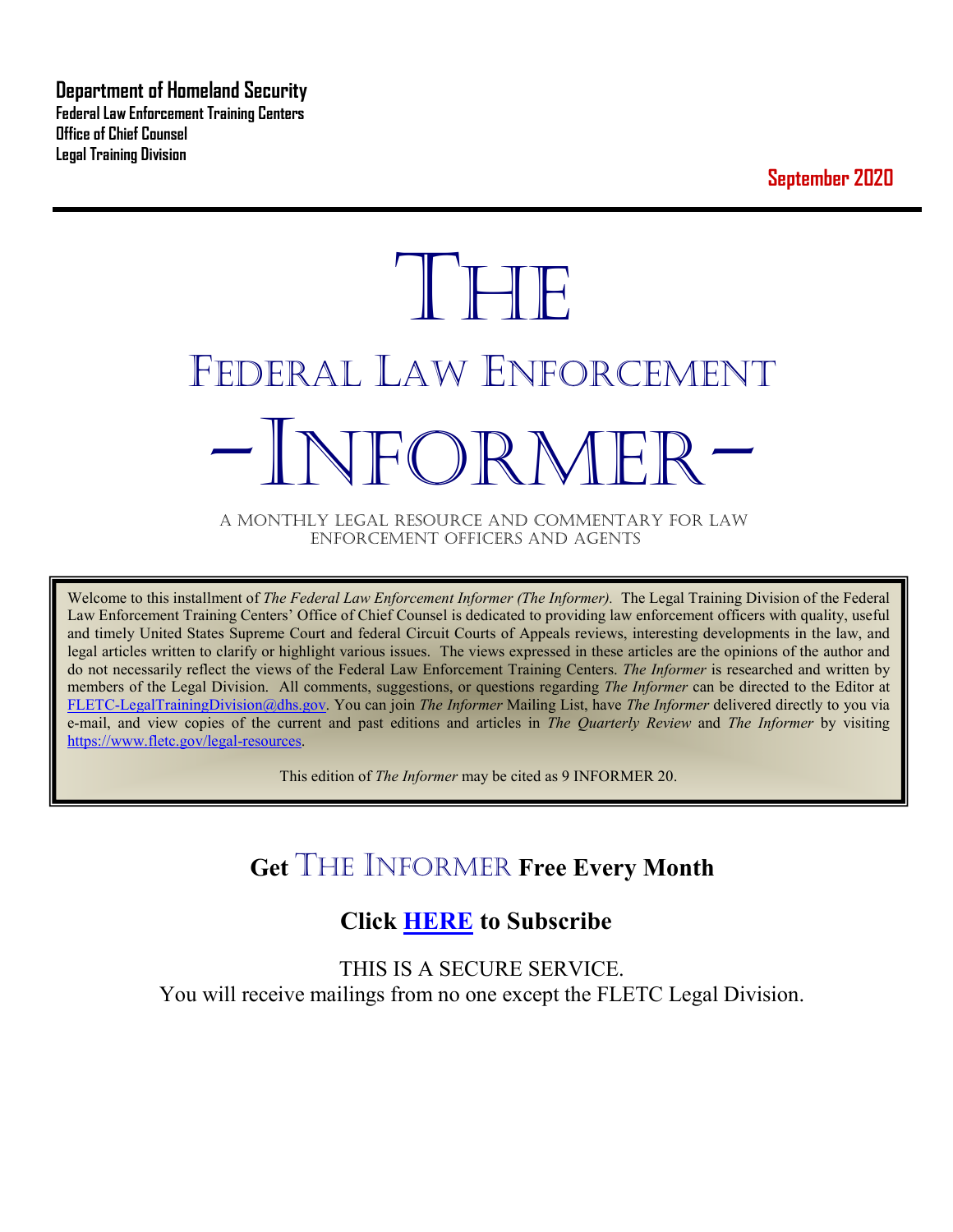### **The Informer – September 2020**

### **Case Summaries**

### **[Circuit Courts of Appeals](#page-4-0)**

### **[First Circuit](#page-4-1)**

**United States v. Del Rosario-Acosta:** Whether the decision to impound the defendant's car and subsequent inventory search was lawful under the community-caretaking exception..........**[5](#page-4-2)**

### **[Fifth Circuit](#page-5-0)**

**United States v. Gallegos-Espinal:** Whether federal agents exceeded the scope of a consent search of the defendant's cell phone by examining data extracted from the phone three days later...**[6](#page-5-1)**

### **[Sixth Circuit](#page-6-0)**

**Stewart v. City of Euclid:** Whether an officer was entitled to qualified immunity in a lawsuit alleging an excessive use of force for shooting and killing the driver of a vehicle................**[7](#page-6-1)**

### **[Seventh Circuit](#page-8-0)**

**Estate of Biegert v. Molitor:** Whether the failure of officers to make a plan for their encounter with a suicidal subject, their failure to secure a knife block in the subject's house, and their aggressive questioning of the subject rendered the officers' subsequent use of deadly force against the subject unreasonable........................................................................**[9](#page-8-1)**

### **[Eighth Circuit](#page-10-0)**

**United States v. Tapia-Rodriguez:** Whether asking the defendant whether he lived in the apartment and which bedroom he occupied, prior to obtaining consent to search, constituted interrogation under Miranda...........................................................................................................**[11](#page-10-1)**

**United States v. Smialek:** Whether an FBI agent's response to the defendant's question concerning the date of the bank robbery for which he had been arrested constituted interrogation under Miranda...........................................................................................................**[12](#page-11-0)**

### **[Eleventh Circuit](#page-12-0)**

**United States v. Knights:** Whether police officers seized the defendant under the Fourth Amendment when they approached the defendant who was seated inside a parked vehicle...........**[13](#page-12-1)**

**United States v. Mastin:** Whether officers were authorized to enter a hotel room to arrest two armed robbery suspects and whether the officers were entitled to detain the defendant while they sought to locate and arrest those suspects......................................................................**[14](#page-13-0)**

### ♦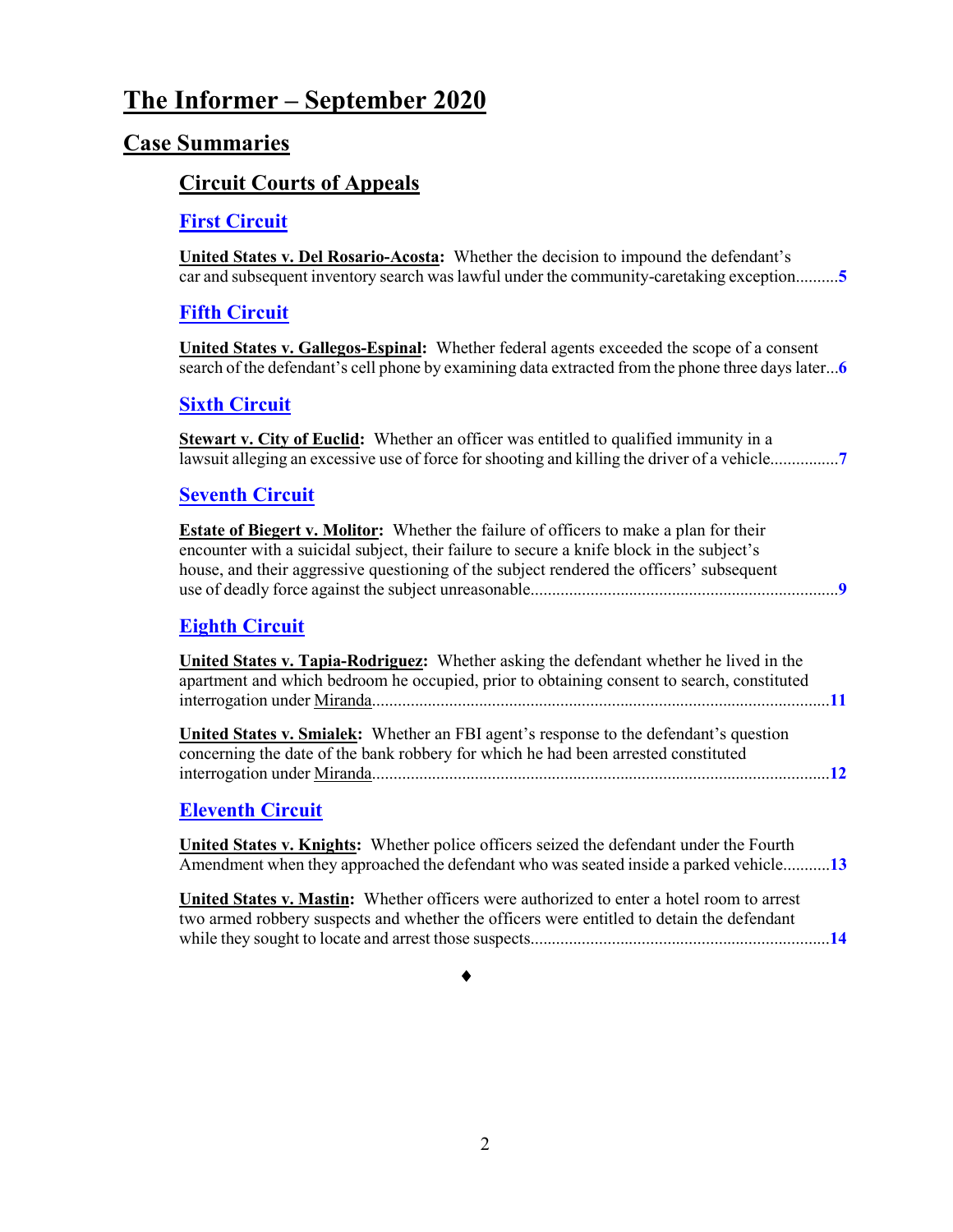### **FLETC Informer Webinar Schedule – October/November 2020**

### **1. Drones and the Fourth Amendment (1-hour)**

Presented by Mary Mara and Henry McGowen, Attorney-Advisors/Senior Instructors, Federal Law Enforcement Training Centers, Artesia, New Mexico.

Drones are almost everywhere these days, but are there any legal restrictions for where a drone can be flown? Particularly, what about law enforcement: can the police lawfully use drones to search for a person or for evidence? For example, do Fourth Amendment protections apply when officers use a drone equipped with a camera to fly over a person's house and look inside? Does reliance on FAA flight safety rules provide the guidance needed to determine not only safe air operations but also legal requirements? This presentation will discuss the potential Fourth Amendment implications of unmanned aerial surveillance by law enforcement today. We will explore the current state of the law, what we know, and questions still remaining regarding this emerging technological frontier.

#### **Wednesday, October 7, 2020: 3 p.m. Eastern / 2 p.m. Central / 1 p.m. Mountain / 12 p.m. Pacific**

To participate in this webinar, join us at: <https://share.dhs.gov/oct/>

### ♦

### **2. Guardians' Pathway Webcast Series – Episode 3: "Knowing Yourself" (1-hour)**

Join George Belsky and John Besselman of the Federal Law Enforcement Training Center as they explain how "knowing yourself" is not just understanding our own strengths and weaknesses. A good law enforcement officer will accentuate the first and minimize the second. Effective law enforcement leadership relies on our ability to know human nature and understand its role in how we lead others.

#### **Thursday, October 8, 2020: 2:30 p.m. Eastern / 1:30 p.m. Central / 12:30 p.m. Mountain / 11:30 a.m. Pacific**

To participate in this webinar: <https://share.dhs.gov/guardianspathwayepisode3/>

#### ♦

### **3. Aerial Surveillance Operations and the Fourth Amendment (1-hour)**

Presented by Arie Schaap, Attorney-Advisor/Senior Instructor, Federal Law Enforcement Training Centers, Artesia, New Mexico.

This presentation will look at the issue of surveillance and what may constitute a violation of the Fourth Amendment. Among the cases that will be examined is the recent Federal District Court of Maryland decision in Leaders of a Beautiful Struggle v. Baltimore Police Department where the court denied the plaintiff's request for a preliminary injunction to prevent the Baltimore Police Department from implementing an aerial surveillance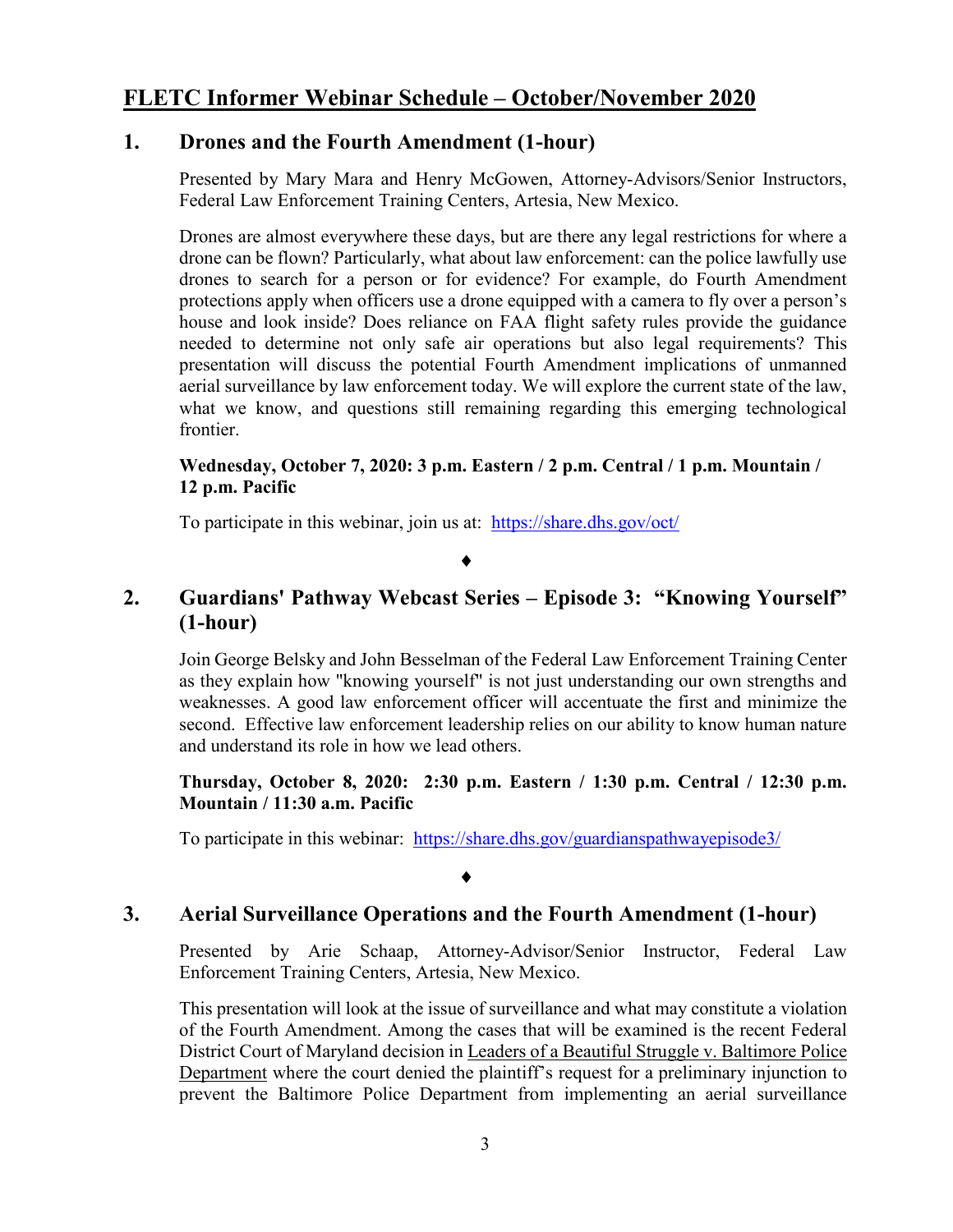operation pilot program. We will also examine the 2018 Supreme Court decision Carpenter v. United States and compare these two areas of law.

#### **Wednesday, November 4, 2020: 3 p.m. Eastern / 2 p.m. Central / 1 p.m. Mountain / 12 p.m. Pacific**

To participate in this webinar, join us at:<https://share.dhs.gov/nov/>

### **To Participate in a FLETC Informer Webinar**

- **1.** Click on the link to access the Homeland Security Information Network (HSIN).
- **2.** If you have a HSIN account, enter with your login and password information.
- **3.** If you do not have a HSIN account, click on the button next to "Enter as a Guest."
- **4.** Enter your name and click the "Enter" button.

#### ♦

♦

♦

### **FLETC Office of Chief Counsel Podcast Series**

**Fundamentals of the Fourth Amendment – A 15-part podcast series that covers the following Fourth Amendment topics:** 

A Flash History of the Fourth Amendment What is a Fourth Amendment Search? What is a Fourth Amendment Seizure? Fourth Amendment Levels of Suspicion Stops and Arrests Plain View Seizures Mobile Conveyance (Part 1 and Part 2)

Exigent Circumstances Frisks Searches Incident to Arrest (SIA) Consent (Part 1 and Part 2) Inventories Inspection Authorities

**Click Here: <https://leolaw.podbean.com/>**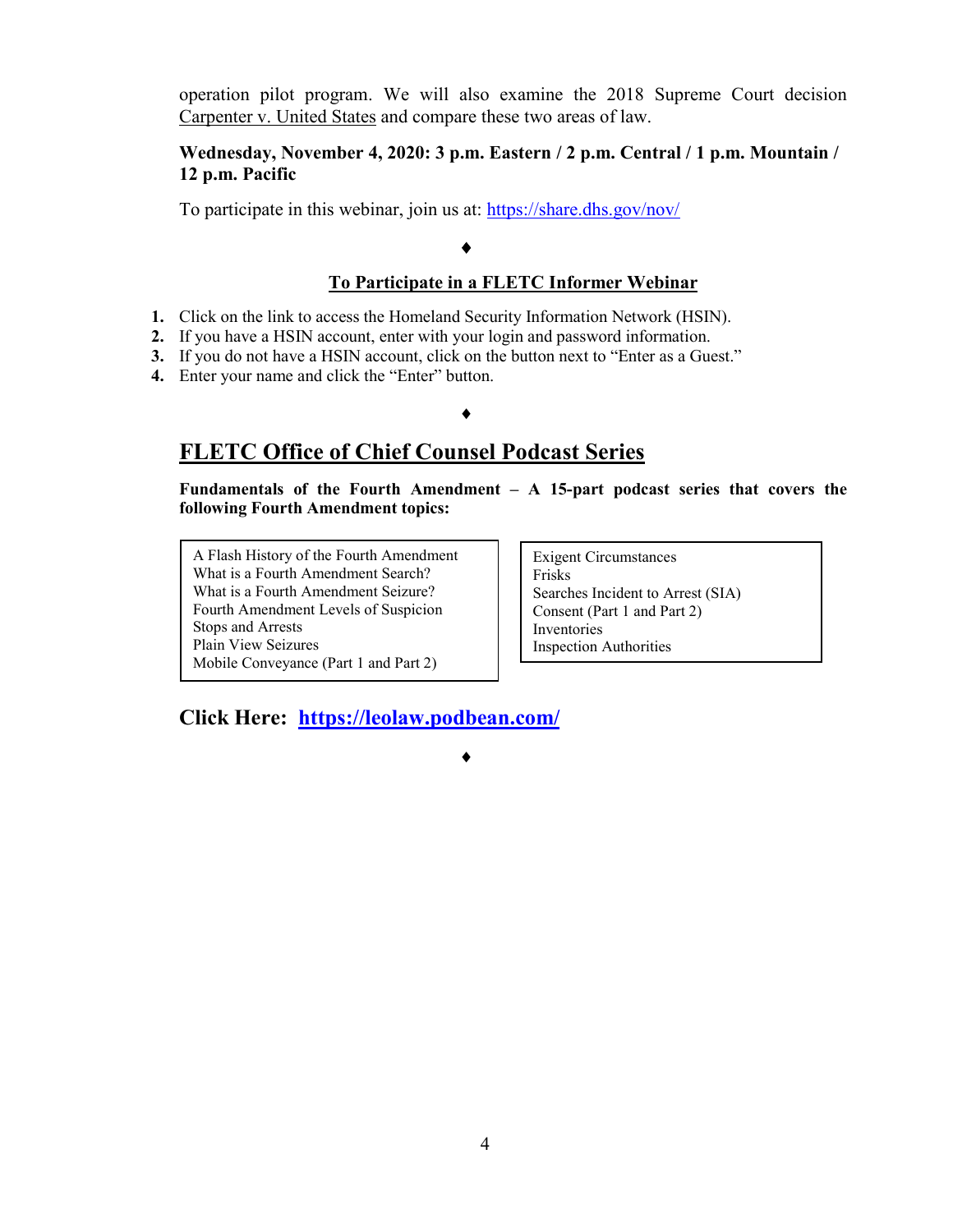## CASE SUMMARIES

### Circuit Courts of Appeals

### <span id="page-4-1"></span><span id="page-4-0"></span>**First Circuit**

### <span id="page-4-2"></span>**United States v. Del-Rosario-Acosta, 968 F.3d 123 (1st Cir. 2020)**

Three Puerto Rico Police Department officers responded to a call from a gas station reporting an armed person on the premises. When the officers arrived, they encountered a crowd of people. After the officers ordered the crowd to disperse, they saw Rafael Del Rosario-Acosta (the defendant) walk to a nearby parked car. The defendant got into the car, drove a short distance, parked, and then walked back toward the gas station. When the officers began to question the defendant, he turned and ran down the street toward his car. While the officers pursued the defendant, they saw him discard a plastic bag containing what appeared to be marijuana. After the defendant reached his car, he placed a key in the lock, but then removed it and continued to flee from the officers. As he ran, the defendant discarded a pill bottle that contained Xanax and Percocet pills. The officers caught the defendant after a brief chase and arrested him. One of the officers took the defendant's car key and confirmed that it operated the lock on the defendant's car. The officers had the defendant's car towed back to headquarters where they conducted an inventory search. During the inventory, officers found a handgun and ten small bags of marijuana. The government charged the defendant with drug and firearm offenses.

The defendant filed a motion to suppress the evidence seized from his car. The defendant argued that the officers unlawfully impounded his car; therefore, the inventory search that led to the discovery of the firearm and drugs was also unlawful.

Generally, police officers may only seize property pursuant to a warrant based on probable cause describing the place to be searched and the property to be seized. However, the communitycaretaking exception to the warrant requirement recognizes that officers perform a variety of community functions apart from investigating crime that sometimes make it reasonable to seize property without first obtaining a warrant. As applied to the seizure of an automobile, the community-caretaking exception depends largely on the officer's reasons for seizing the vehicle. The officer must have "solid, non-investigatory reasons for impounding a car" and the decision to impound a car may not be a "mere subterfuge" to conduct a criminal investigation.

In this case, the First Circuit Court Appeals agreed with the defendant and held that the officers impounded the defendant's car to facilitate a warrantless search for criminal evidence under the guise of an inventory search. First, at the suppression hearing, when asked why the defendant's car was towed, and officer testified that they did so "for an investigation." When asked why they needed the car for an investigation, the officer replied, "[b]ecause [Defendant] was in that vehicle and it was said that he had a weapon and it wasn't found on him." However, the court noted that there was no evidence that anyone suspected the defendant possessed a weapon when the officers seized his vehicle. When the cashier from the gas station called to report an armed man on the premises, she did not provide a description of the man nor any other identifying details, such as the person's name, age, or the type of firearm he possessed. As a result, the court found the fact that the officer would use such an unsubstantiated claim to invoke the community-caretaking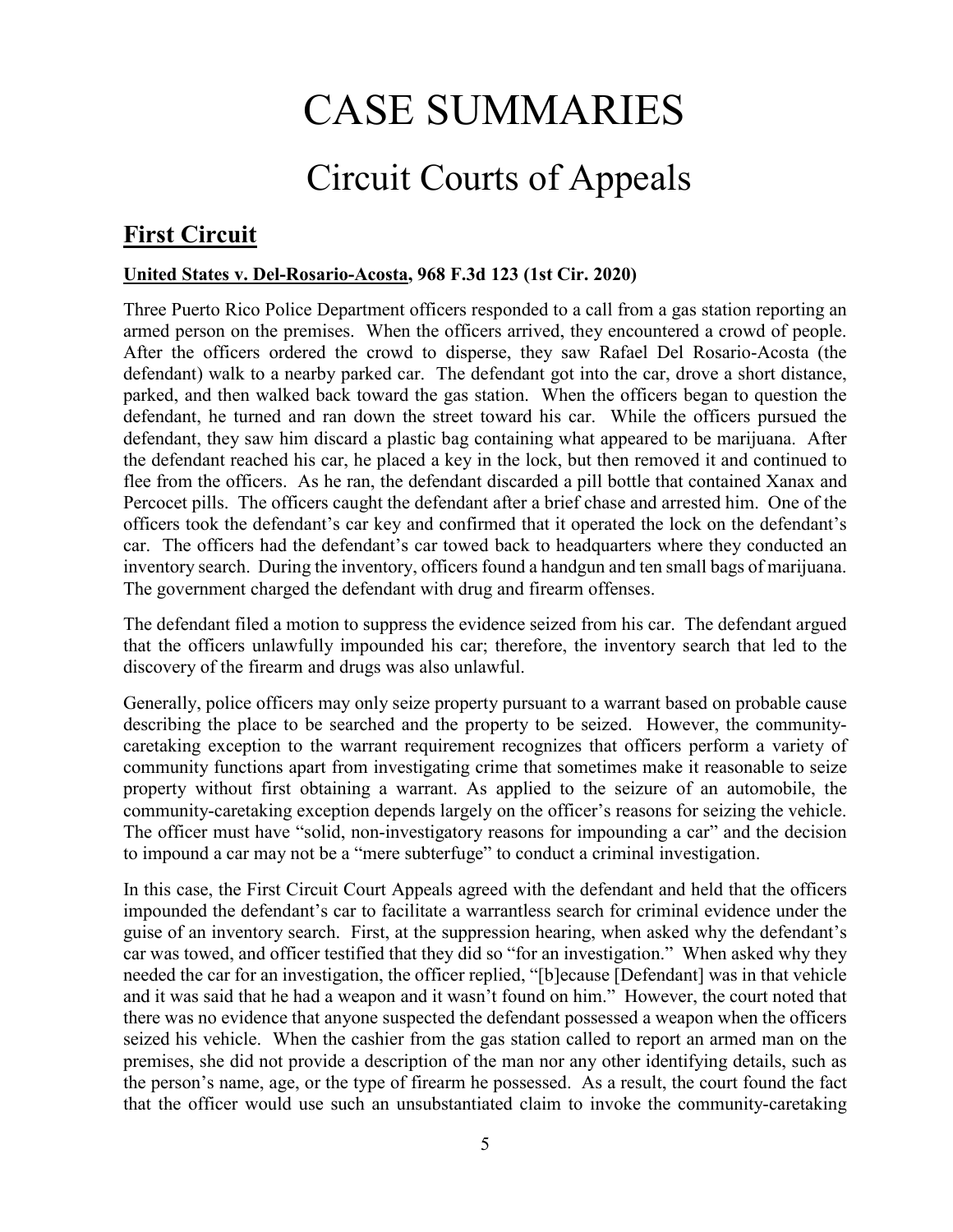exception at a subsequent suppression hearing suggested that the officer was attempting to provide an "after-the-fact justification" for seizing the defendant's car to justify their inventory search.

Second, the court found that the defendant's car was parked legally on a residential street near the defendant's home and that it created no more danger than did any other car lawfully parked on that street. Third, there was no personal property visible inside the car that needed to be safeguarded from theft. Finally, there was no evidence to suggest that the defendant's car was unregistered, uninsured, or in an unsafe condition. Based on these facts, the court concluded that it seemed "inescapable that the officers seized the defendant's car so that they could search it for evidence of a crime, and that they later sought to justify the search by invoking the communitycaretaking exception."

For the court's opinion: [https://cases.justia.com/federal/appellate-courts/ca1/17-1736/17-1736-](https://cases.justia.com/federal/appellate-courts/ca1/17-1736/17-1736-2020-08-03.pdf?ts=1596477603) [2020-08-03.pdf?ts=1596477603](https://cases.justia.com/federal/appellate-courts/ca1/17-1736/17-1736-2020-08-03.pdf?ts=1596477603)

\*\*\*\*\*

### <span id="page-5-0"></span>**Fifth Circuit**

### <span id="page-5-1"></span>**United States v. Gallegos-Espinal, 2020 U.S. App. LEXIS 26108 (5th Cir. TX Aug. 17, 2020)**

Special agents with the Department of Homeland Security suspected that Cristofer Gallegos-Espinal (the defendant) was involved in his mother's alien-smuggling network. After arresting his mother, an agent asked the defendant for consent to search his cell phone. The defendant consented to a search of his iPhone orally and in writing. The written consent to search form authorized, among other things, "a complete search of [Gallegos's] phone" as well as the seizure of any "materials, or other property" that the government might want to examine. Pursuant to this consent, an agent connected the defendant's iPhone to an electronic extracting device call a "Cellbrite" and copied its data. During this time, another agent interviewed the defendant. After the interview, an agent returned the iPhone to the defendant.

Three days later, agents examined the data from the defendant's iPhone. In the photo gallery, agents discovered three videos that depicted the defendant sexually abusing a young girl. The government ultimately charged the defendant with several child-pornography related offenses.

Prior to trial, the district court suppressed the videos from the defendant's iPhone, holding that the government exceeded the scope of the defendant's consent to search by reviewing the extracted evidence after the agents returned the iPhone to the defendant. The government appealed.

To determine the scope of a person's consent to search, as applied to written consent, the court framed the question before it as: how would a typical reasonable person interpret the written consent? In this case, the Fifth Circuit Court of Appeals found that consent-to-search form the defendant signed was very broad, as it authorized, among other things, a "complete" search and a seizure of "any . . . property" or "materials" the government wished to examine. In addition, after the defendant orally consented to a search of his iPhone, it was specifically inserted into the consent-to-search form and the defendant gave the agents its twelve-digit passcode.

Applying these terms as written, the court concluded that the government did not exceed the scope of the defendant's consent by extracting the iPhone's data or later reviewing it. First, the court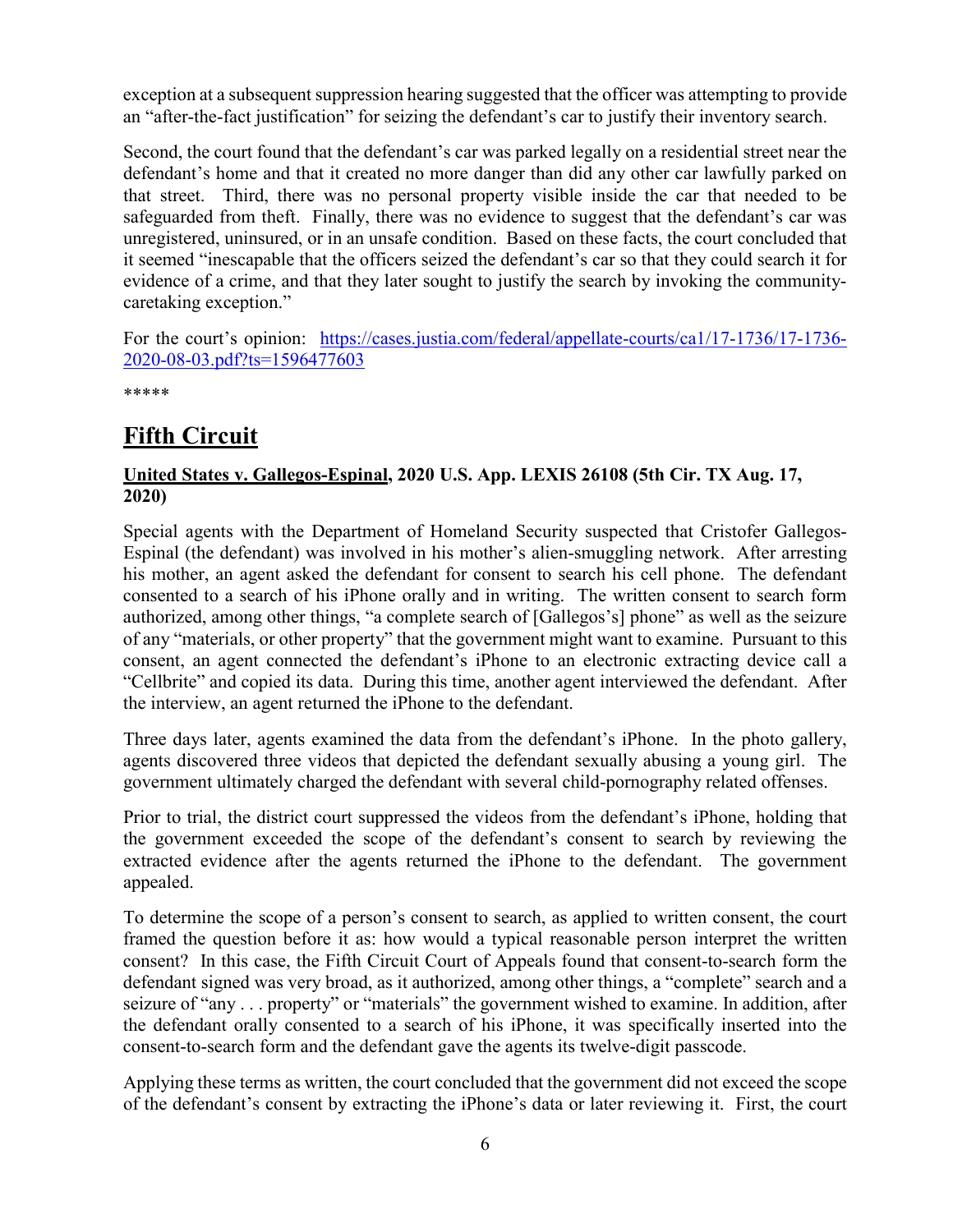held that no aspect of the search fell outside the range of conduct that a typical reasonable person would expect from a "complete" iPhone search or from the subsequent seizure of any "materials" that that government might want to examine. Second, the court concluded that a typical reasonable person would know that a cell phone contains extensive personal information and would understand that a "complete" cell phone search refers not just to a physical examination of the phone, but further contemplates an inspection of the phone's "complete" contents. Finally, the court found that a typical reasonable owner of a cell phone would also realize that permission to seize "materials" included permission to seize and examine such information.

For the court's opinion: [https://cases.justia.com/federal/appellate-courts/ca5/19-20427/19-](https://cases.justia.com/federal/appellate-courts/ca5/19-20427/19-20427-2020-08-17.pdf?ts=1597707014) [20427-2020-08-17.pdf?ts=1597707014](https://cases.justia.com/federal/appellate-courts/ca5/19-20427/19-20427-2020-08-17.pdf?ts=1597707014)

\*\*\*\*\*

### <span id="page-6-0"></span>**Sixth Circuit**

### <span id="page-6-1"></span>**Stewart v. City of Euclid, 2020 U.S. App. LEXIS 25888 (6th Cir. OH Aug. 14, 2020)**

Around 7:00 a.m. on March 13, 2017, a woman called the police department to report a suspicious vehicle outside her residence. The caller said a black car she did not recognize had been idling for about twenty minutes with its parking lights on. Officers Catalani and Rhodes were dispatched to check on the vehicle.

Officer Catalani arrived first, parked behind the black car, exited his vehicle, and approached it. Catalani shined his flashlight through the car's windows and saw the following: a digital scale in the center console area; an item he thought to be a burnt marijuana blunt in the passenger seat; and an aluminum screw top he believed to be from a wine bottle. Catalani also noticed the driver, later identified as Luke Stewart, asleep in the driver's seat. When Officer Rhodes arrived, Catalani told him what he had observed and, as a result, Rhodes parked in front of Stewart's car to limit the potential for escape.

Rhodes got out of his patrol car and approached Stewart's vehicle from the passenger's side while Catalani approached from the driver's side. Catalani knocked on the window, and Stewart woke up. Catalani waved at Stewart and said, "Hi." Stewart waved back, sat up in the seat, and started the car. Catalani yelled for Stewart to stop and opened the driver's side door in an attempt to keep the vehicle from moving. After Catalani could not pull Stewart out of the car, Rhodes entered the vehicle from the passenger side and attempted to push Stewart out. In response, Stewart put the car into gear and drove into Rhodes' parked patrol car. Stewart then drove around Rhodes' police car and continued down the street with Catalani chasing on foot.

Inside the car, Rhodes attempted to gain control of the gearshift and the ignition key while also striking Stewart in the side of the head with a closed fist. The strikes did not seem to have any effect on Stewart and he did not try to defend himself. Rhodes eventually deployed his taser into Stewart's right side. Stewart shouted, "Ah," and said, "You shot me." Rhodes pulled the taser trigger six times, but it had little effect on Stewart. Rhodes then used the taser to hit Stewart in the head, causing a cut to open, but Stewart continued to drive.

A short time later, the vehicle came to a stop after it stalled in an intersection while making a lefthand turn. During the stop, Stewart swatted at Rhodes with an open hand and pushed him away. Rhodes was able to get the car into neutral and shut off the engine, but could not get the key out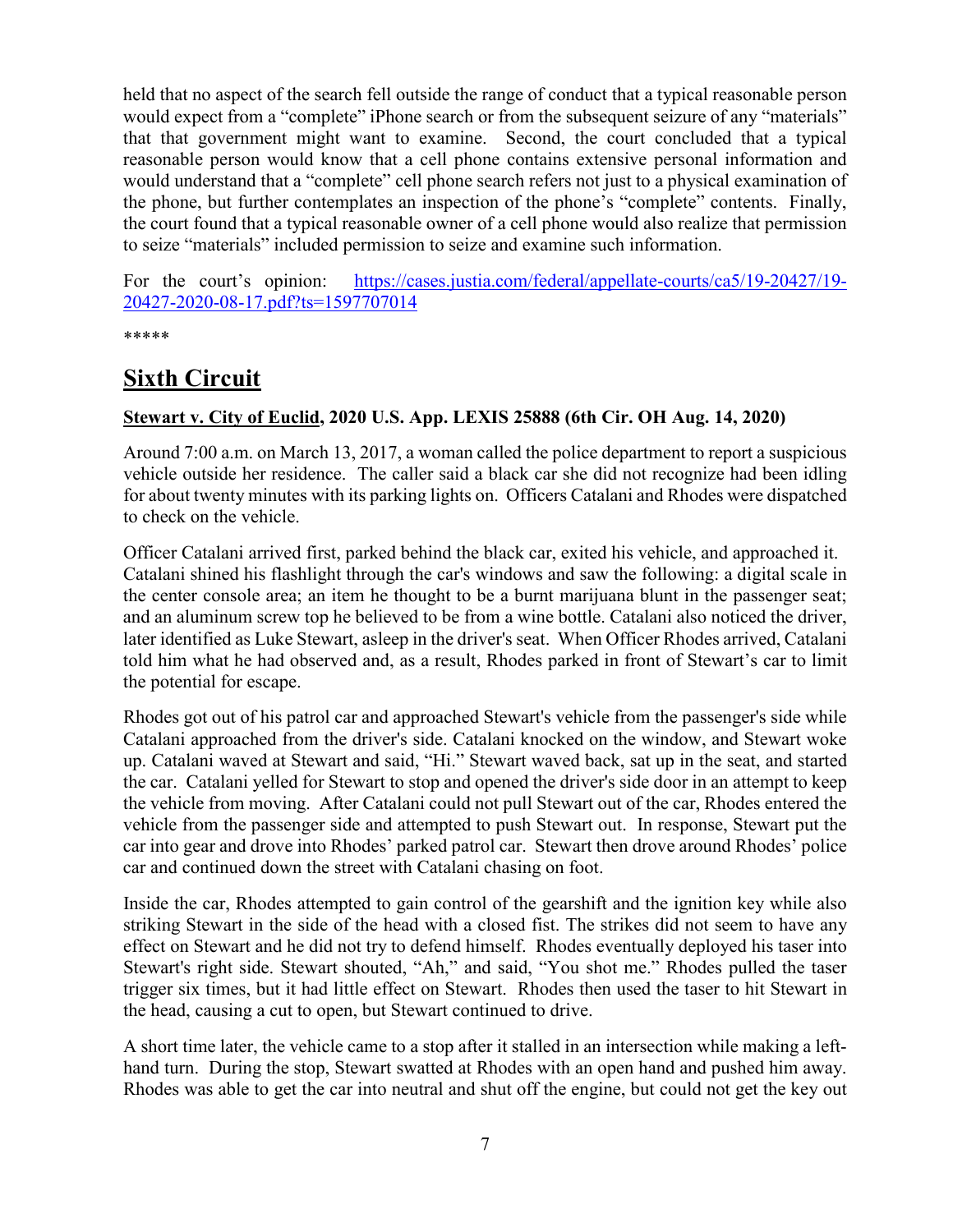of the ignition. The car was stopped for approximately ten to fifteen seconds in the intersection before Stewart turned the car back on and continued driving.

Stewart drove the car at approximately twenty to thirty miles per hour and drove up over a curb and around a telephone pole before returning to the street. A few seconds later, the car went over the curb again and came to a stop. At this point, Rhodes was able to get the car back into neutral, but Stewart continued to rev the engine. Rhodes then pulled out his pistol and fired two shots into Stewart's torso. In response, Stewart attempted to punch Rhodes for the first time. Rhodes shot Stewart three additional times, striking him in the neck, chest, and wrist. Stewart died from his wounds. The subsequent investigation revealed that fifty-nine seconds elapsed from the time Catalani advised dispatch of Stewart's flight to the time he reported shots fired.

Luke Stewart's mother, Mary Stewart (the plaintiff), filed a lawsuit on his behalf against Officer Rhodes and the City of Euclid (the City). The plaintiff brought federal claims under 42 U.S.C. § 1983 alleging excessive use of force in violation of the Fourth Amendment, as well as several causes of action for alleged state law tort violations.

The district court held that Officer Rhodes was entitled to qualified immunity and dismissed the case against him. The district court found that Rhodes had probable cause to believe that: (1) he was in danger of serious physical harm while he remained unsecured in Stewart's car; (2) he was at risk of being kidnapped; and (3) Stewart's driving created a risk of serious physical harm to the public. As a result, the district court concluded that Rhodes did not violate the Fourth Amendment when he shot Stewart. In addition, even if Rhodes violated Stewart's constitutional rights, the district court held that those rights were not clearly established at the time of incident. The district court also concluded that Rhodes was entitled to qualified immunity under Ohio law. Finally, the district court dismissed the lawsuit against the City after it determined that Rhodes had not committed a violation of the Fourth Amendment. The plaintiff appealed.

To determine whether an officer is entitled to qualified immunity, a court will examine whether: (1) an officer's conduct violated a constitutional right, and (2) whether that right was clearly established at the time of the incident.

The Sixth Circuit Court of Appeals disagreed with the district court and held that Officer Rhodes' use of force against Stewart was unreasonable. While the court conceded that Rhodes faced some danger while in Stewart's car, the court found that Stewart's driving was not so dangerous as to constitute "an immediate threat to the safety of the officer or others." Most importantly, the court noted that Stewart's car was in neutral at the time of the shooting and not moving. The court concluded that even if Stewart got the car back in gear, it seemed doubtful that Stewart's driving alone was threatening enough to justify shooting him. Based on the totality of the circumstances, the court held that a reasonable jury could find that Officer Rhodes' use of deadly force was unreasonable.

However, the court agreed with the district court, which found that even if Officer Rhodes violated Stewart's right to be free from an excessive use of force under the Fourth Amendment, that right was not clearly established under these circumstances. For a right to be clearly established, the Supreme Court has "stressed the need to identify a case where an officer acting under similar circumstances . . . was held to have violated the Fourth Amendment." While there does not have to be a case directly on point, existing precedent must place the lawfulness of the officer's actions "beyond debate." Here, the court held that Stewart had pointed to no cases in the Sixth Circuit involving an officer being driven in a suspect's car, much less a case that shared similar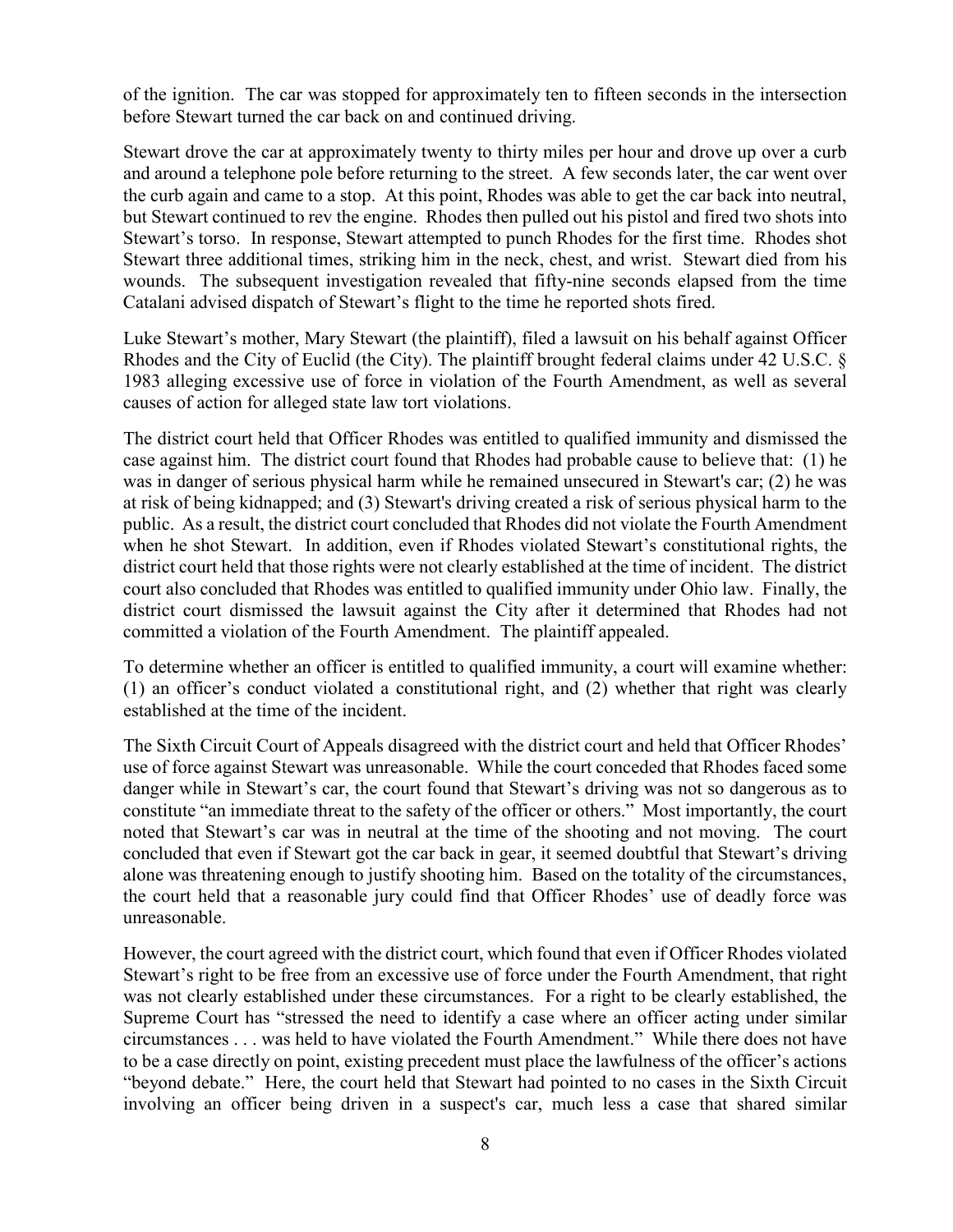characteristics such as the suspect's level of speed, aggression, or recklessness. While a plaintiff need not provide a case factually on all fours, existing precedent must be similar enough to place the question beyond debate. The court added that the Sixth Circuit has not debated the types and level of threat faced by an officer inside a fleeing suspect's vehicle, much less placed it beyond debate. Consequently, the court held that Officer Rhodes was entitled to qualified immunity because no prior case established Stewart's right to be free from excessive use of force under the circumstances Officer Rhodes faced. By finding that Officer Rhodes was entitled to qualified immunity on the plaintiff's Fourth Amendment claim, the court held that the plaintiff's claim against the City for Rhode's alleged constitutional violation was properly dismissed by the district court.

Finally, the court reversed the district court's dismissal of the plaintiff's state law tort claims against Officer Rhodes. The district court found that Rhodes was entitled to immunity from Stewart's various state law claims for the same reasons it concluded Rhodes did not violate Stewart's Fourth Amendment rights. However, the court noted that statutory immunity under Ohio law, which applies to state law claims, is distinct from federal qualified immunity. The court remanded the plaintiff's state law claims to the district court to determine this issue.

For the court's opinion: [https://cases.justia.com/federal/appellate-courts/ca6/18-3767/18-3767-](https://cases.justia.com/federal/appellate-courts/ca6/18-3767/18-3767-2020-08-14.pdf?ts=1597435215) [2020-08-14.pdf?ts=1597435215](https://cases.justia.com/federal/appellate-courts/ca6/18-3767/18-3767-2020-08-14.pdf?ts=1597435215)

\*\*\*\*\*

### <span id="page-8-0"></span>**Seventh Circuit**

#### <span id="page-8-1"></span>**Estate of Biegert v. Molitor, 968 F.3d 693 (7th Cir. 2020)**

On February 24, 2015, Joseph Biegert texted his mother (the plaintiff) that he had taken a number of pills in an apparent suicide attempt. His mother, concerned for his safety, called the police department and requested a welfare check. She told the dispatcher that Biegert was depressed, had a history of suicide attempts, was alone, and had access to neither weapons nor vehicles. Officers Brian Krueger and Matthew Dunn were dispatched to Biegert's apartment. While on the way, the officers notified rescue personnel and alerted them that their assistance might be required.

Upon arrival, the officers knocked on the door. Biegert opened the door, confirmed his identity, told the officers that he was depressed, and allowed them to enter the apartment. Once inside, the officers saw three pill bottles laying on the floor. Officer Krueger asked Biegert how many pills he had ingested, to which Biegert responded "three." Officer Krueger believed this may have meant that Biegert had consumed the contents of the three bottles.

While speaking with Biegert, the officers heard sounds from the bedroom and asked Biegert who else was there, to which Biegert responded that he did not know. Officer Dunn conducted a protective sweep, discovering the sound had been caused by a shade in front of an open window. During the sweep, Officer Dunn noticed a knife block in the kitchen, but he did not secure the knives before returning to Officer Kruger and Biegert in the living room.

According to the plaintiff, the officers then "questioned and instructed" Biegert aggressively and became increasingly combative as the encounter went on. For example, when Biegert, put his hand in his pocket, Officer Krueger told him to remove it. Officer Krueger then asked Officer Dunn to pat down Biegert for weapons to ensure the safety of the rescue personnel waiting outside, though neither believed that Biegert was either armed or unwilling to accept help. At this point,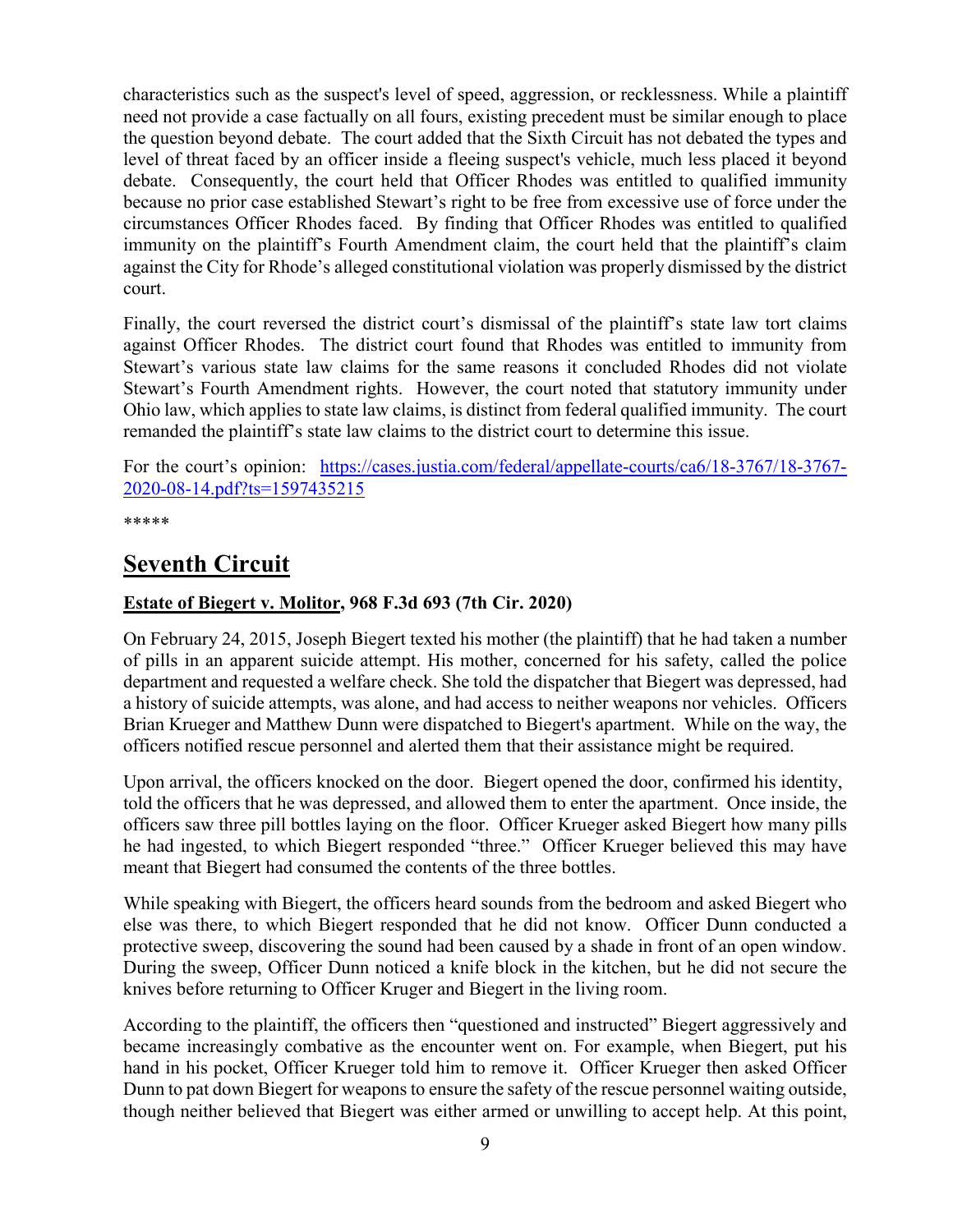Biegert stood up and put his hands behind his back as instructed. While conducting the pat down, Officer Dunn held two of Biegert's fingers with one hand. When Officer Dunn's pat down neared Biegert's belt, Biegert recoiled and pulled his right hand out of Officer Dunn's grasp. Once this occurred, Officer Krueger grabbed Biegert's left hand while Officer Dunn sought to regain control of Biegert's right hand. Despite their efforts, Biegert pulled away and dragged the officers toward the kitchen. Officer Krueger told Biegert "[d]on't do anything stupid" and tried to put Biegert in a secure hold so he could place him in handcuffs. Officer Dunn attempted to block Biegert with his leg, and both Biegert and Officer Dunn fell to the floor. Biegert stood up, pulled the officers into the kitchen, and all three men fell to the floor while Biegert continued to struggle with the officers.

During the struggle, Officer Krueger drew his Taser and attempted to use it on Biegert, but it did not fire. When Officer Krueger then tried to put the Taser directly against Biegert, Biegert squeezed Officer Krueger's genitals and reached for the Taser. Officer Krueger knocked the Taser out of Biegert's hand and began punching Biegert in the face, apparently with no effect. Officer Dunn then fired his Taser, and although he tried to aim at Biegert, he hit Officer Krueger instead. Once Officer Krueger recovered from the shock, he expanded his baton and prepared to continue striking Biegert.

At this point, Biegert grabbed a knife from the kitchen counter, and stood over Officer Dunn with the knife in his right hand. Biegert lunged at Officer Dunn, who deflected the knife with his hand. Biegert lunged a second time, cutting Officer Dunn's right arm. Officer Dunn drew his firearm and yelled that Biegert was stabbing him. Officer Krueger dropped his baton, drew his firearm, and stepped back. Biegert stepped toward Officer Kruger, who fired at him. Officer Dunn then fired and Biegert fell on his back still holding the knife. A short time later, other officers arrived to assist, and Dunn received care for two stab wounds to his upper right arm. Two minutes elapsed from the officers' knocking on Biegert's door to the shooting. Biegert died at the scene.

The plaintiff sued Officers Dunn and Kruger as well as the officers' supervisor, Thomas Molitor. After the district court dismissed the lawsuit, the plaintiff appealed to the Seventh Circuit Court of Appeals with respect to Officers Dunn and Krueger. On appeal, the plaintiff argued the officers violated Biegert's Fourth Amendment right to be free from excessive force.

First, according to the plaintiff, the officers acted unreasonably by creating the conditions that precipitated the violent encounter. Specifically, the plaintiff claimed the officers created the situation that ultimately led to Biegert's death by failing to make a plan for the encounter, failing to secure the knife block in the kitchen, and questioning Biegert aggressively. In addition, the plaintiff alleged the officers' actions were contrary to both state law and police department policies.

The court disagreed. The court found that none of the officers' actions that occurred before their application of force rendered their subsequent use of force unreasonable, nor did the officers' creation of a dangerous situation constitute an independent violation of Biegert's constitutional rights. The court held that even if the officers might have made mistakes that provoked Biegert's violent resistance, their actions did not violate the Fourth Amendment. The court further held that any alleged violation of state law or department policy was irrelevant to determine the reasonableness of an officer's use of force.

Next, the plaintiff argued that the officers acted unreasonably when Officer Dunn took hold of Biegert's fingers in a way that may have caused him pain.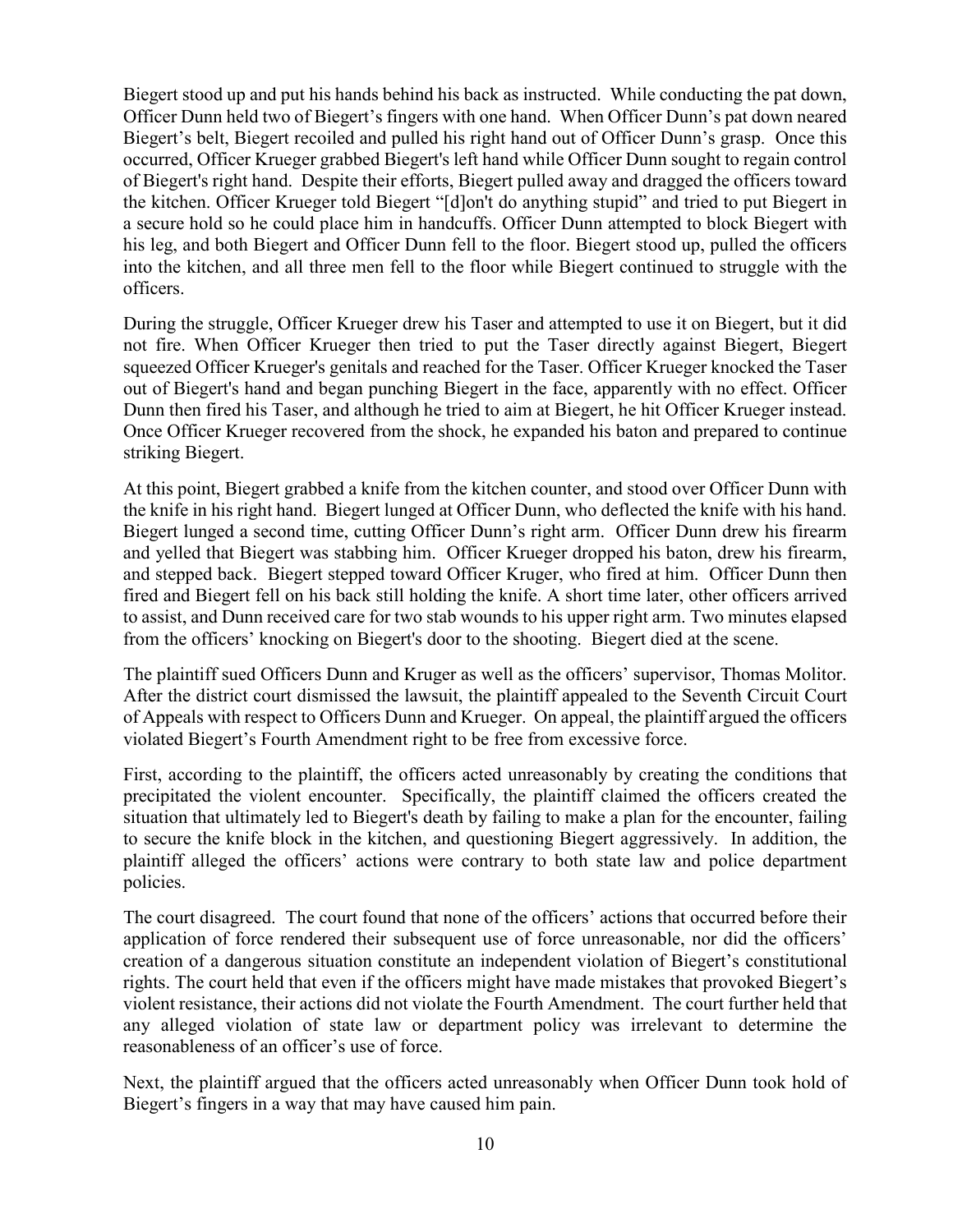The court disagreed. The court held that Officer Dunn acted reasonably by physically controlling Biegert while he conducted the pat down. At the time, the officers knew that Biegert might be suicidal, and the officers wanted to ensure that he posed no threat to rescue personnel. In addition, if Biegert experienced any pain in the way Officer Dunn held his fingers, he did not give the officers any indication of it.

Finally, the plaintiff claimed that the officers acted unreasonably by shooting Biegert.

Again, the court disagreed. As a general matter, "if the suspect threatens the officer with a weapon, deadly force may be used, even if a less deadly alternative is available to the officers." Here, Biegert not only threatened to use the knife, he used it. By the time Biegert was shot, he had already stabbed Officer Dunn multiple times and then advanced toward Officer Krueger. The court concluded that, at this point, the officers reasonably resorted to firing at Biegert in response to the imminent threat he posed.

For the court's opinion: [https://cases.justia.com/federal/appellate-courts/ca7/19-2837/19-2837-](https://cases.justia.com/federal/appellate-courts/ca7/19-2837/19-2837-2020-07-31.pdf?ts=1596224190) [2020-07-31.pdf?ts=1596224190](https://cases.justia.com/federal/appellate-courts/ca7/19-2837/19-2837-2020-07-31.pdf?ts=1596224190)

\*\*\*\*\*

### <span id="page-10-0"></span>**Eighth Circuit**

#### <span id="page-10-1"></span>**United States v. Tapia-Rodriguez, 968 F.3d 891 (8th Cir. 2020)**

A police officer arrested Jose Rodolfo-Chaidez for methamphetamine trafficking. During an interview, Rodolfo-Chaidez told the officer where he lived, admitted the apartment contained narcotics, and stated that he had a roommate named "Poncho" who was also involved in narcotics. Rodolfo-Chaidez gave the officer written consent to search the apartment, to include his bedroom, which he indicated was located in the southwest corner of the apartment.

When officers arrived at the apartment, they found Idelfonso Tapia-Rodriguez (the defendant) on the living room couch. The officers handcuffed the defendant and performed a brief sweep of the apartment. During the sweep, the officers saw methamphetamine in plain view in the kitchen but observed no contraband in either of the two bedrooms. Afterward, one of the officers asked the defendant if he lived in the apartment, and if so, where his bedroom was located. The defendant told the officers that he lived in the apartment and indicated that he occupied the northwest bedroom. After obtaining this information, an officer presented the defendant with a consent-tosearch form. The officer told the defendant his room would be searched if he signed the form, but that he could also tell the officers "no." The defendant signed the form and his bedroom was searched along with the rest of the apartment. In the defendant's bedroom closet, the officers found a shoebox containing several pounds of methamphetamine.

After the government charged the defendant with several drug offenses, he filed a motion to suppress the statements he made to the officers in which he admitted to living in the apartment and occupying the northwest bedroom. The defendant argued that the officer was required to provide him Miranda warnings before asking those questions. The district court denied the defendant's motion and he subsequently entered a guilty plea, reserving the right to appeal the suppression issue.

Under Miranda, before conducting a custodial interrogation, law enforcement officers must properly advise a suspect of "his right to be free from compulsory self-incrimination and to the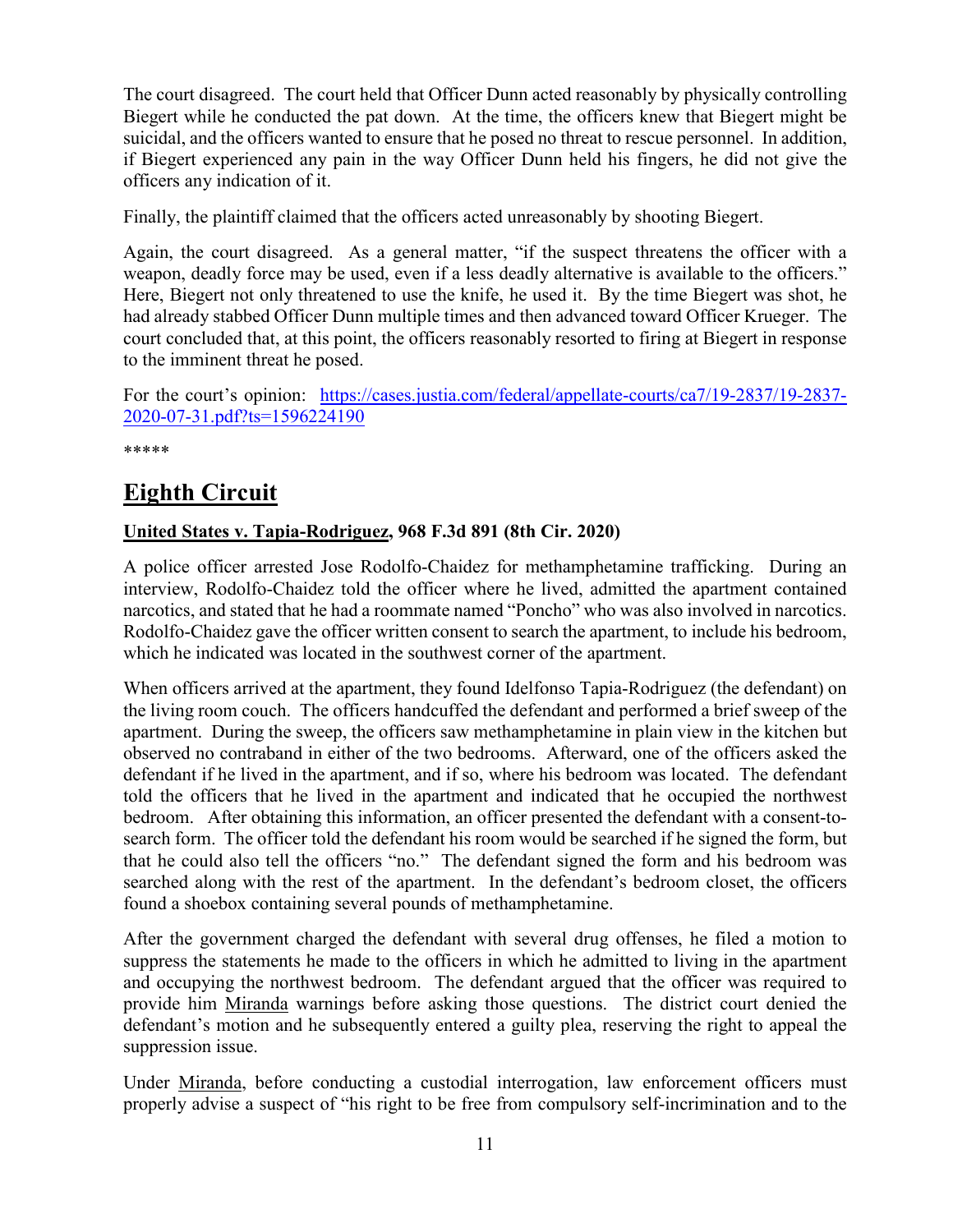assistance of counsel." In this case, the government conceded that the defendant was "in custody." Consequently, the issue before the court was whether asking the defendant: (1) whether he lived in the apartment, and (2) which bedroom was his, constituted interrogation.

The Supreme Court has defined interrogation as "any words or actions on the police (other than those normally attendant to arrest and custody) that the police should know are reasonably likely to elicit an incriminating response." The Court added that the "should have known" standard is objective and "focuses primarily upon the perceptions of the suspect, rather than the intent of the police." As a result, not all government inquiries to a suspect in custody constitute "interrogation" and therefore need to be preceded by Miranda warnings. Finally, in the Eighth Circuit, "a request for routine information necessary for basic identification purposes is not interrogation" unless the officer "should reasonably be aware that the information sought . . . is directly relevant to the substantive offense charged."

In this case, the Eighth Circuit Court of Appeals held that asking the defendant whether he lived in the apartment did not constitute interrogation. The court found that the question was "a request for routine information necessary for basic identification purposes because the officers were trying to understand and identify the defendant's presence in the apartment they were about to search with Rodolfo-Chaidez's consent. Accordingly, the court held that the defendant's response to this question was admissible.

Next, the court held that asking the defendant which bedroom he occupied in the apartment did not constitute interrogation because the officers had a legitimate need for the information to ensure they were conducting a lawful consensual search. First, the court noted that it has never held "that a request to search must be preceded by Miranda warnings or that a lack of Miranda warnings invalidates a consent to search." Second, after Rodolfo-Chaidez indicated that he had a roommate, the officers realized that he did not have authority to consent to a search of the entire apartment. As a result, to avoid conducting an illegal warrantless search, the officers needed to determine if the defendant occupied the second bedroom and whether he would consent to its search. Finally, the officer asked the defendant questions that were only related to obtaining consent to search. The officer did not ask the defendant what the officers might find in his bedroom or any other questions relating to the details of the case.

For the court's opinion: [https://cases.justia.com/federal/appellate-courts/ca8/18-3751/18-3751-](https://cases.justia.com/federal/appellate-courts/ca8/18-3751/18-3751-2020-08-06.pdf?ts=1596727823) [2020-08-06.pdf?ts=1596727823](https://cases.justia.com/federal/appellate-courts/ca8/18-3751/18-3751-2020-08-06.pdf?ts=1596727823)

\*\*\*\*\*

#### <span id="page-11-0"></span>**United States v. Smialek, 2020 U.S. App. LEXIS 25965 (8th Cir. Aug. 17, 2020)**

In March 2018, Steven Smialek (the defendant) robbed a bank in Fridley, Minnesota. Agents with the Federal Bureau of Investigation arrested the defendant approximately two-months later. Before interviewing the defendant, an agent attempted to provide the defendant Miranda warnings, but was repeatedly interrupted by the defendant, who insisted on knowing the date of the robbery. After the defendant asked the agent when the robbery happened for the fifth time, the agent responded, "March 10th." The defendant then volunteered a detailed alibi for March 10. Notably, the defendant's account of his activities and movements on March 10 did not rule out his involvement in the robbery.

The defendant filed a motion to suppress his alibi, which the district court denied. At trial, the jury saw a video of the defendant explaining his alibi to the agent, who testified that the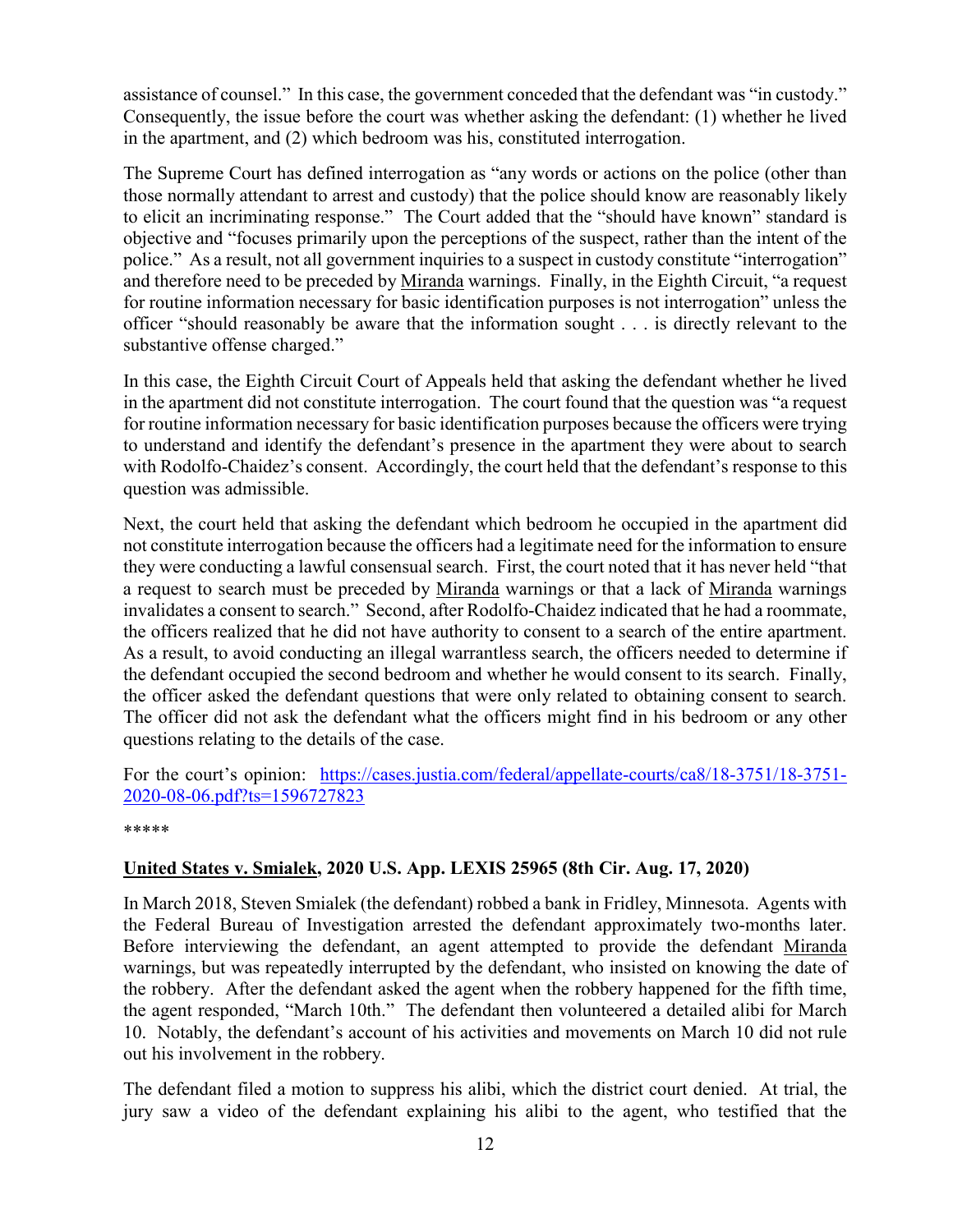defendant's recall was "very unusual." The jury subsequently convicted the defendant. On appeal, the defendant argued that the agent should have reasonably known that providing the date of the robbery would elicit an incriminating response from him in violation of Miranda.

The Eight Circuit Court of Appeals disagreed. Law enforcement officers are required to provide Miranda warnings when a person is interrogated by law enforcement after being taken into custody. As the government conceded that the defendant was in custody, the court only had to determine if the defendant's alibi was the product of interrogation. Under Miranda, "interrogation" refers to express questioning or the functional equivalent of questioning, *i.e.*, "any words or actions on the part of the police (other than those normally attendant to arrest and custody) that the police should know are reasonably likely to elicit an incriminating response from the suspect." Voluntary statements from a suspect, not prompted by interrogation, are admissible with or without Miranda warnings. In addition, in most cases where an officer responds to a suspect's question, the officer's response does not amount to an interrogation.

In this case, the court disagreed with the defendant's position that the agent should have reasonably known that providing the information for which the defendant had badgered him would elicit an incriminating response. The court held that the defendant's statements to the agent were responses to the defendant's own questions; therefore, they were part of a conversation "normally attendant to arrest and custody." The court added that even if the agent expected a response from the defendant, it was not reasonably likely that the defendant's response would be incriminating. As a result, the court held that the agent's statement of the date of the robbery, in response to the defendant's questions, did not constitute interrogation under Miranda.

For the court's opinion: [https://cases.justia.com/federal/appellate-courts/ca8/19-2342/19-2342-](https://cases.justia.com/federal/appellate-courts/ca8/19-2342/19-2342-2020-08-17.pdf?ts=1597678224) [2020-08-17.pdf?ts=1597678224](https://cases.justia.com/federal/appellate-courts/ca8/19-2342/19-2342-2020-08-17.pdf?ts=1597678224)

\*\*\*\*\*

### <span id="page-12-0"></span>**Eleventh Circuit**

### <span id="page-12-1"></span>**United States v. Knights, 967 F.3d 1266 (11th Cir. 2020)**

While on routine patrol around 1:00 a.m., two police officers saw a car parked in a grassy area between the road and a house. As the officers approached, they saw two of the car's doors open with two men leaning into the car. The officers believed the men might be stealing something from the car, as the area was considered be "high crime" because both officers had responded to gang activity, shootings, and narcotics crimes there. As the officers drove by, they heard someone unsuccessfully try to start the car. Believing that the men might be trying to steal the vehicle, the officers decided to investigate further.

The officers turned around and parked their patrol car in the street next to the car, which remained parked in the grassy area. As the officers got out of the patrol car, one of the men walked away and entered the nearby house without responding to the officers' attempts to talk to him. The officers then approached the other man, later identified as Anthony Knights (the defendant), who sat in the driver's seat of the car with the door closed. One of the officers knocked on the driver's window and when the defendant opened the door, the officer "was overwhelmed with an odor of burned marijuana." After confirming that the defendant's wife owned the car, the officers searched it and found, among other things, a handgun and ammunition.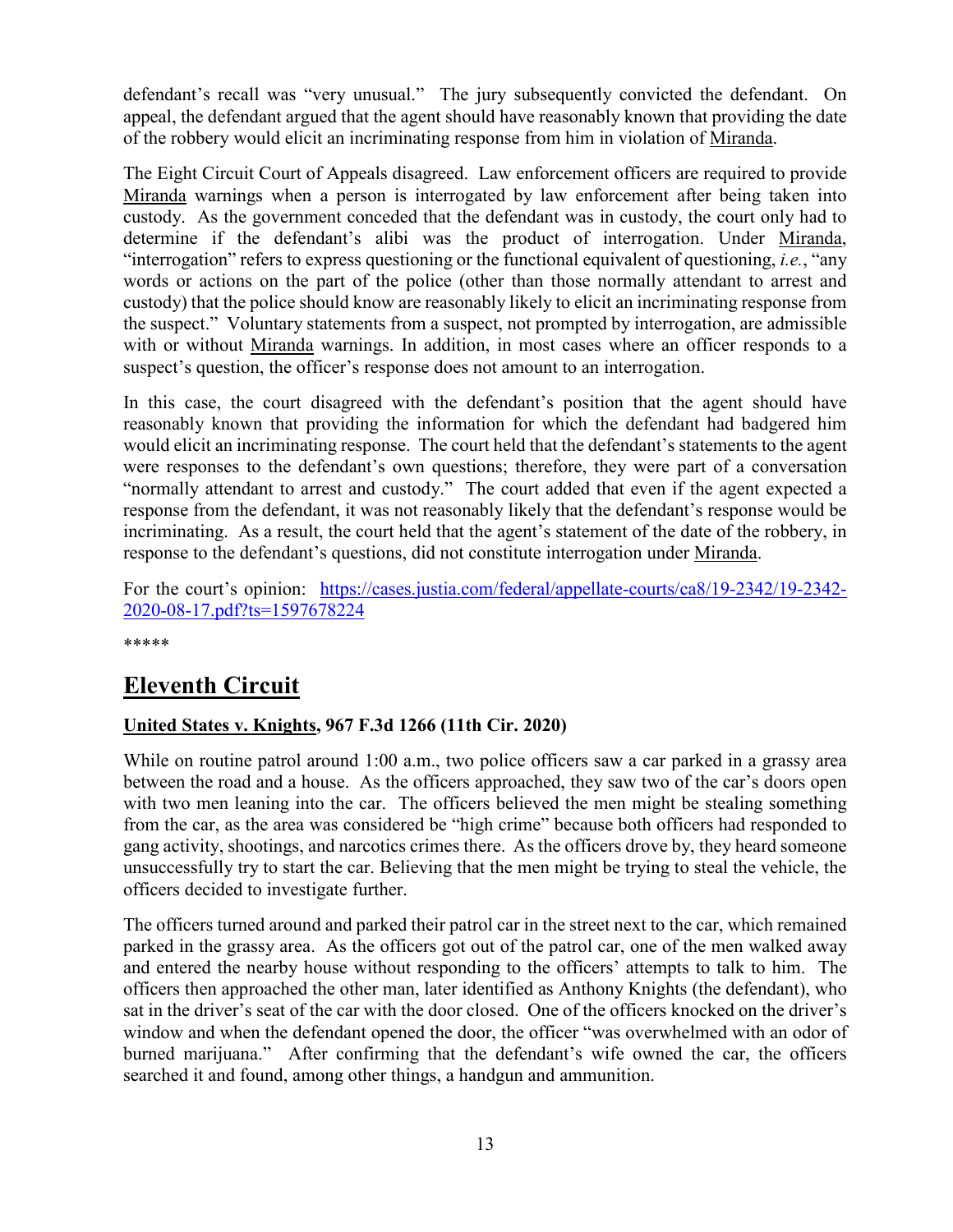The government charged the defendant with being a felon in possession of a firearm and ammunition. The defendant filed a motion to suppress the evidence seized from the car, arguing that it was the fruit of an unlawful seizure. The defendant claimed that the officers seized him without reasonable suspicion that he was involved in criminal activity when they parked the patrol car close to his car and then approached him. The defendant did not challenge any seizure that occurred after that point.

The Fourth Amendment protects "[t]he right of the people . . . against unreasonable searches and seizures." A "seizure" does not occur every time a police officer interacts with a citizen. Officers are free to "approach individuals on the street or in other public places and ask them questions, without reasonable suspicion of criminal activity, if the individuals are willing to listen. In contrast, officers need reasonable suspicion of criminal activity to detain individuals if a consensual encounter becomes an investigatory stop. An investigatory stop occurs "when the officer, by means of physical force or show of authority, has in some way restrained the liberty of a citizen." The test for whether the officer restrained a citizen's liberty is whether "a reasonable person would feel free to terminate the encounter."

Against this backdrop, the Eleventh Circuit Court of Appeals agreed with the district court, which denied the defendant's motion to suppress the evidence seized from his car. The court held that the officers did not seize the defendant when they parked their patrol car, got out, and approached his parked vehicle. First, the court noted that the officers parked near the defendant's car without activating the light bar or siren while leaving the defendant with enough space drive away. Second, as the officers approached the defendant, they did not display their weapons, issue any commands, or otherwise communicate to the defendant that he was not free to leave. The court added that as the officers approached, the defendant's companion "obviously felt free to leave the car, ignore the officer's invitation to speak to him, and enter the house." Based on these facts, the court concluded that during this encounter, a reasonable person would have felt free to leave.

For the court's opinion: [https://cases.justia.com/federal/appellate-courts/ca11/19-10083/19-](https://cases.justia.com/federal/appellate-courts/ca11/19-10083/19-10083-2020-08-03.pdf?ts=1596468652) [10083-2020-08-03.pdf?ts=1596468652](https://cases.justia.com/federal/appellate-courts/ca11/19-10083/19-10083-2020-08-03.pdf?ts=1596468652)

\*\*\*\*\*

#### <span id="page-13-0"></span>**United States v. Mastin, 2020 U.S. App. LEXIS 27136 (11th Cir. AL Aug. 26, 2020)**

A fugitive task force received felony arrest warrants for two gang members named Trudyo Hines and Taboris Mock. Those warrants concerned a robbery committed with handguns, though the men were also wanted for questioning about a related homicide. Officers learned that the two men were likely staying at hotels in Montgomery, Alabama. In the officers' experience, fugitives would often register hotel rooms under the names of relatives or girlfriends to avoid apprehension. Their experience prompted an investigation into local hotels, which revealed that Nakita Rogers, Hines's girlfriend, had checked into a Country Inn and Suites with at least one other person. The officers confirmed Rogers's room number and surveilled the hotel.

Shortly after midnight, several vehicles pulled into the parking lot. Three men, two of whom matched the descriptions of Hines and Mock, and three women exited the vehicles and went into the hotel. The officers confirmed with the front desk in real time that one of the women was Nakita Rogers. A short time later, two men and one woman exited the hotel and left in one of the vehicles. Because the officers did not know whether Hines and Mock were still in the hotel, were in the vehicle that had just departed, or had split up, they broke up into two teams. One team planned to conduct a traffic stop on the vehicle, while the other planned to make contact at the hotel room.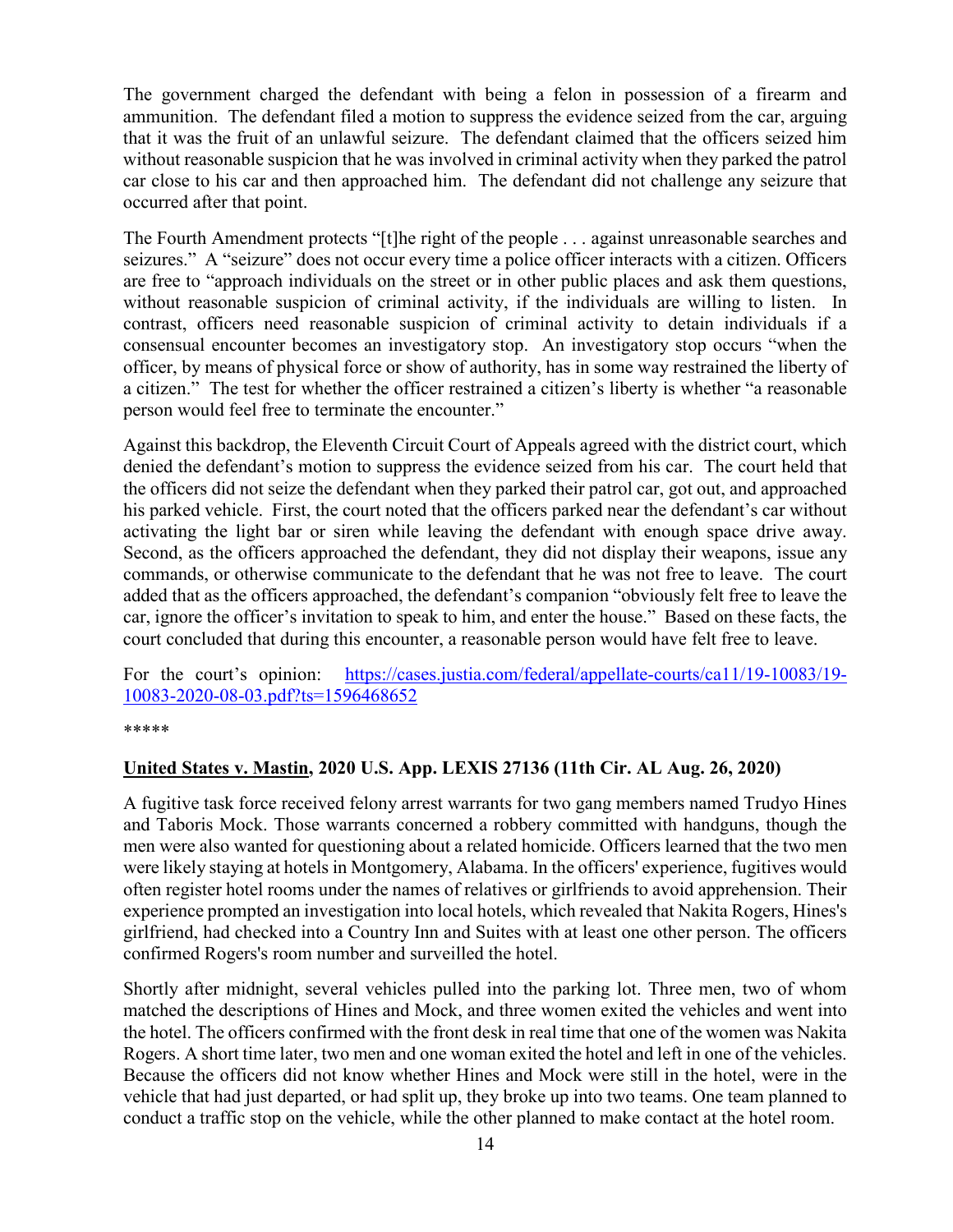When the team at the hotel arrived on the correct floor, the door to the targeted room was slightly ajar. As the team set up, the door swung open; a man stood inside the doorway with his hands in the pocket of his hoodie. The officers immediately recognized that the man was neither Hines nor Mock. The officers also recognized Nakita Rogers standing behind the man in the doorway with at least one other female in the room. The officers ordered the man, later identified as Darrius Mastin (the defendant), to take his hands out of his pockets. Next, they told the room's occupants to get on their knees with their hands up, and then to crawl out into the hallway one by one. The defendant went first and as he crossed the threshold of the door, a pistol fell out of his waistband. The officers seized the pistol, detained the defendant, and repeated the order for the women to exit the room. Once everyone was out, the officers entered the room to ensure that no one else remained hiding inside.

Meanwhile, as the first team attempted to execute the arrest warrants at the hotel, the second team conducted the planned traffic stop. Hines was in the vehicle and the officers arrested him. Mock was nowhere to be found at that point; he was arrested later that night at a different hotel room rented in his girlfriend's name.

The government charged the defendant with being a felon in possession of a firearm. The defendant filed a motion to suppress the firearm, which the district court denied. After the defendant was convicted he appealed. First, the defendant argued that the officers' entry and search of the hotel room violated the Fourth Amendment.

An arrest warrant based on probable cause implicitly carries with it the limited authority to enter a dwelling to execute the warrant if the officer: (1) has a reasonable belief that the location to be searched is the suspect's dwelling; and (2) that the suspect is inside the dwelling at the time of entry.

In this case the court found that it was reasonable for the officers to believe that the hotel room was either Mock's or Hines's dwelling at the time of entry and that it was reasonable for the officers to believe that Hines or Mock was inside the room. First, the officers believed the two men were "running together" because of an ongoing dispute with another gang. Second, neither man was likely to rent a hotel room in his own name, as they were wanted for armed robbery, as well as for questioning about a homicide. Third, the fugitive task force knew that Nakita Rogers, Hines's girlfriend, had rented a room under her name and that she had rented that room with another individual present. Fourth, after surveilling the premises, the task force knew that six other individuals, including two that matched Hines's and Mock's description, had entered the hotel. Although some of those individuals later left the hotel, it was reasonable for the officers to believe that either Hines or Mock had remained behind. The fact that the officers could not be completely certain if either man had left the room was irrelevant. Consequently, the Eleventh Circuit Court of Appeals held that because the officers reasonably believed that the hotel room was the dwelling of Hines, Mock, or both, and that at least one of them was inside, they did not violate the Fourth Amendment by entering the hotel room to execute the arrest warrants.

Second, the defendant argued that even if executing the warrant at the hotel room was lawful, requiring him, an innocent bystander who was not sought by the police, to crawl out of the hotel was unreasonable and violated the Fourth Amendment.

In [Michigan v. Summers,](https://www.oyez.org/cases/1980/79-1794) the Supreme Court held that it was reasonable for officers to detain the occupants of a dwelling while they executed a search warrant there. The primary rationale for the Summers rule is to ensure the safety of the officers and bystanders. The Court reasoned that the